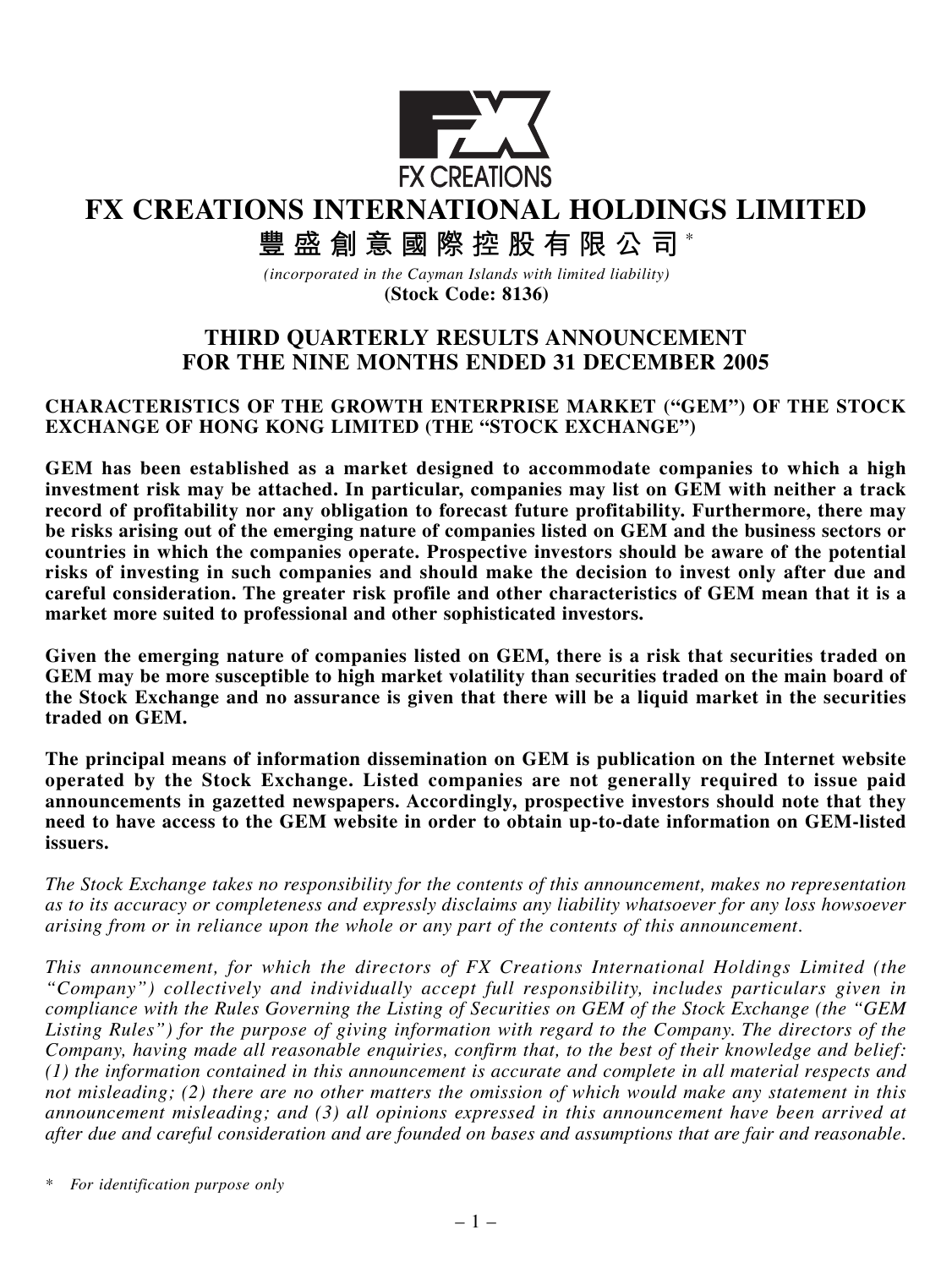## **RESULTS**

The board of directors (the "Board") of the Company herein presents the unaudited consolidated results of the Company and its subsidiaries (collectively referred to as the "Group") for the three months and nine months ended 31 December 2005 together with the comparative unaudited figures for the corresponding periods in 2004 as follows:

|                                                                            |                          | Nine months ended<br>31 December |                               | Three months ended<br>31 December                               |                           |
|----------------------------------------------------------------------------|--------------------------|----------------------------------|-------------------------------|-----------------------------------------------------------------|---------------------------|
|                                                                            |                          | 2005                             | 2004                          | 2005                                                            | 2004                      |
|                                                                            | <b>Notes</b>             | <b>HK\$'000</b>                  | HK\$'000                      | <b>HK\$'000</b>                                                 | HK\$'000                  |
| <b>TURNOVER</b>                                                            | $\overline{2}$           | 54,154                           | 52,875                        | 18,374                                                          | 18,919                    |
| Cost of goods sold                                                         |                          | (28,968)                         | (29,982)                      | (10, 568)                                                       | (12,516)                  |
| Gross profit                                                               |                          | 25,186                           | 22,893                        | 7,806                                                           | 6,403                     |
| Other revenue<br>Selling and distribution costs<br>Administrative expenses |                          | 1,432<br>(17, 754)<br>(8,710)    | 476<br>(16, 577)<br>(11, 773) | 245<br>(5,527)<br>(2,604)                                       | 93<br>(6,175)<br>(4, 468) |
| PROFIT/(LOSS) FROM OPERATIONS                                              |                          | 154                              | (4,981)                       | (80)                                                            | (4,147)                   |
| Finance costs                                                              |                          | (435)                            | (444)                         | (144)                                                           | (164)                     |
| <b>LOSS BEFORE TAXATION</b>                                                |                          | (281)                            | (5, 425)                      | (224)                                                           | (4,311)                   |
| Taxation                                                                   | $\mathfrak{Z}$           | (4)                              | (42)                          | (4)                                                             | (34)                      |
| <b>LOSS BEFORE MINORITY INTERESTS</b>                                      |                          | (285)                            | (5, 467)                      | (228)                                                           | (4,345)                   |
| Minority interests                                                         |                          |                                  | (95)                          |                                                                 |                           |
| NET LOSS ATTRIBUTABLE TO<br><b>SHAREHOLDERS</b>                            |                          | (285)                            | (5, 562)                      | (228)                                                           | (4,345)                   |
| <b>DIVIDEND</b>                                                            | 5                        |                                  |                               |                                                                 |                           |
| <b>LOSS PER SHARE</b>                                                      | $\overline{\mathcal{A}}$ |                                  |                               |                                                                 |                           |
| <b>Basic</b>                                                               |                          |                                  |                               | $HK(0.07)$ cent $HK(1.39)$ cent $HK(0.06)$ cent $HK(1.09)$ cent |                           |
| Diluted                                                                    |                          | N/A                              | N/A                           | N/A                                                             | N/A                       |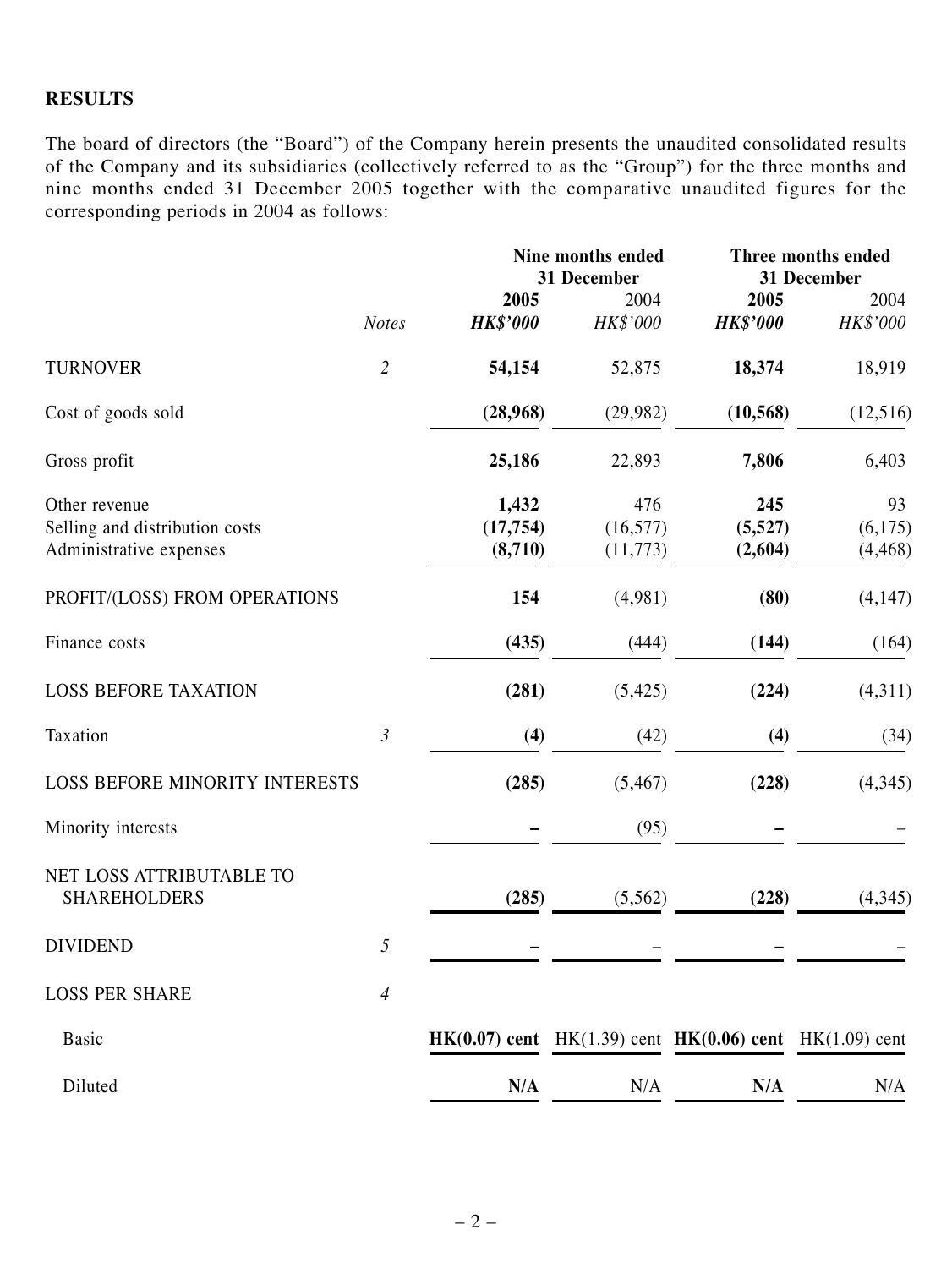#### *Notes:*

#### **1. BASIS OF PREPARATION**

The unaudited consolidated results have been prepared under the historical cost convention and in accordance with accounting principles generally accepted in Hong Kong, comply with accounting standards issued by the Hong Kong Institute of Certified Public Accountants (the "HKICPA"), the disclosure requirements of the GEM Listing Rules and the Hong Kong Companies Ordinance. The accounting policies adopted are consistent with those set out in the annual financial statements for the year ended 31 March 2005.

The HKICPA has issued a number of new or revised Hong Kong Accounting Standards and Hong Kong Financial Reporting Standards (the "new HKFRSs") which are effective for accounting periods beginning on or after 1 January 2005. The Group has adopted the new HKFRSs in the preparation of accounts for the period from 1 April 2005 onwards. The adoption of the new HKFRSs had no material impact on the Group's results of operations and financial position.

All significant transactions and balances within the Group have been eliminated on consolidation.

#### **2. TURNOVER**

Turnover represents the aggregate of the net invoiced value of goods sold, after allowances for returns and trade discounts.

|           |                         | Nine months ended<br>31 December |                                | Three months ended<br>31 December |  |
|-----------|-------------------------|----------------------------------|--------------------------------|-----------------------------------|--|
|           | 2005<br><b>HK\$'000</b> | 2004<br><b>HK\$'000</b>          | 2005<br><i><b>HK\$'000</b></i> | 2004<br>HK\$'000                  |  |
| Turnover  |                         |                                  |                                |                                   |  |
| Retail    | 29,638                  | 32,358                           | 8,148                          | 12,500                            |  |
| Wholesale | 24,516                  | 20,517                           | 10,226                         | 6,419                             |  |
|           | 54,154                  | 52,875                           | 18,374                         | 18.919                            |  |

#### **3. TAXATION**

Hong Kong Profits Tax for the three months and nine months ended 31 December 2005 has been provided at the rate of 17.5% (three months and nine months ended 31 December 2004: 17.5%) on the estimated assessable profits arising in Hong Kong during the periods. Taxes on profit assessable in other jurisdictions have been calculated at the rates of tax prevailing in the places in which the Group operates, based on existing legislation, interpretation and practices in respect thereof.

#### **4. LOSS PER SHARE**

The calculations of basic loss per share for the three months and nine months ended 31 December 2005 are based on the unaudited consolidated net loss attributable to shareholders for the three months and nine months ended 31 December 2005 of approximately HK\$228,000 and HK\$285,000 respectively (three months and nine months ended 31 December 2004: unaudited consolidated net loss attributable to shareholders of approximately HK\$4,345,000 and HK\$5,562,000 respectively) and the weighted average of 401,265,084 and 405,060,335 shares respectively in issue during the three months and nine months ended 31 December 2005 (three months and nine months ended 31 December 2004: 400,000,000 shares in issue).

Diluted loss per share for the three months and nine months ended 31 December 2004 and 2005 have not been disclosed as no diluting events existed during those periods.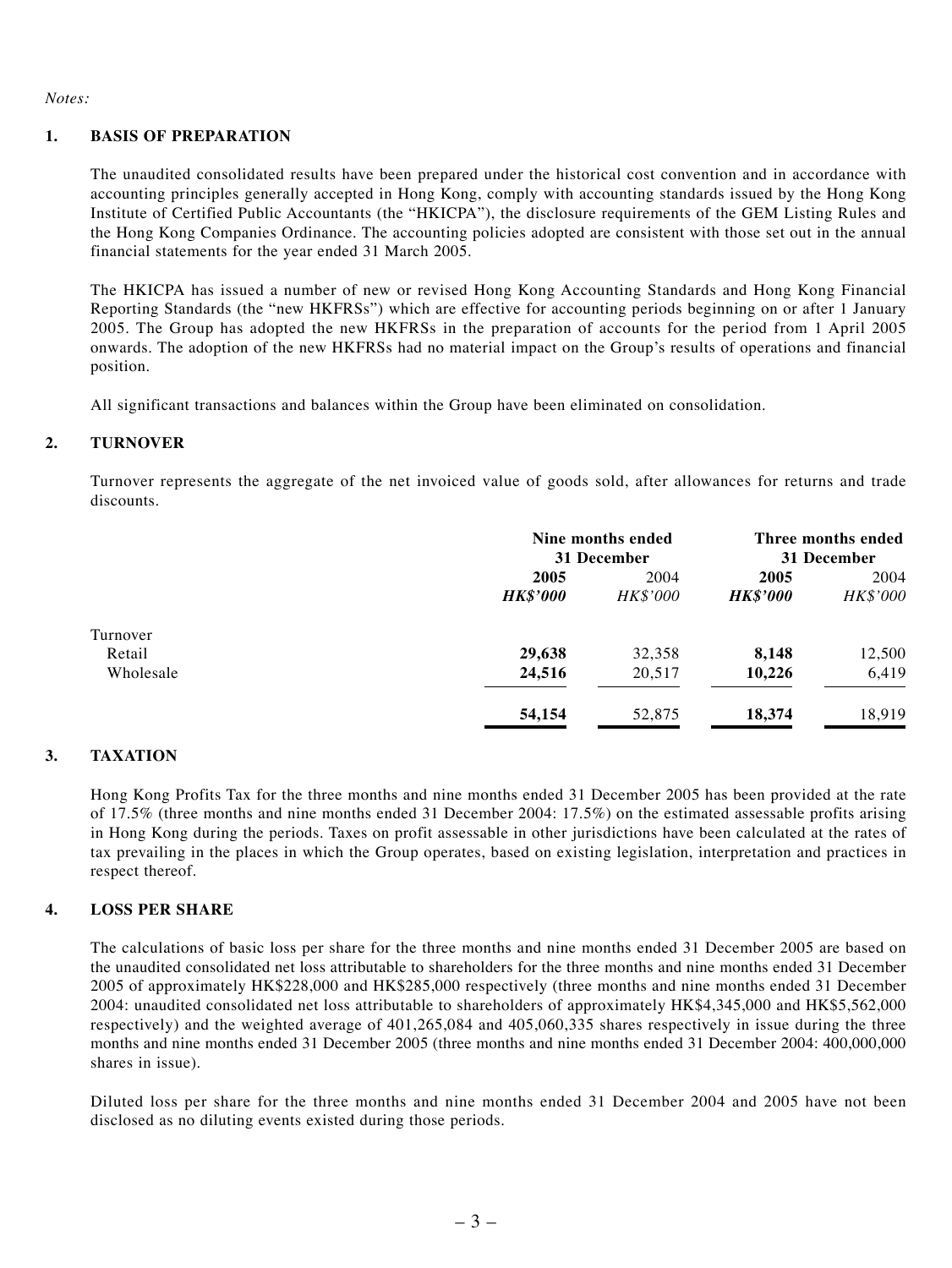#### **5. DIVIDEND**

The Board does not recommend the payment of an interim dividend for the three months and nine months ended 31 December 2005 (three months and nine months ended 31 December 2004: Nil).

#### **6. RESERVES**

|                         | <b>Share</b><br>premium<br>HK\$'000 | <b>Retained</b><br>earnings<br>HK\$'000 | <b>Total</b><br><b>HK\$'000</b> |
|-------------------------|-------------------------------------|-----------------------------------------|---------------------------------|
| At 1 April 2004         | 13,703                              | 4,149                                   | 17,852                          |
| Net loss for the period |                                     | (1,217)                                 | (1,217)                         |
| At 30 September 2004    | 13,703                              | 2,932                                   | 16,635                          |
| Net loss for the period |                                     | (4,345)                                 | (4, 345)                        |
| At 31 December 2004     | 13,703                              | (1, 413)                                | 12,290                          |
| At 1 April 2005         | 13,703                              | (5,896)                                 | 7,807                           |
| Net loss for the period |                                     | (57)                                    | (57)                            |
| At 30 September 2005    | 13,703                              | (5,953)                                 | 7,750                           |
| Placing of new shares   | 1,215                               |                                         | 1,215                           |
| Net loss for the period |                                     | (228)                                   | (228)                           |
| At 31 December 2005     | 14,918                              | (6,181)                                 | 8,737                           |

## **FINANCIAL REVIEW**

During the nine months ended 31 December 2005, the Group recorded a turnover of approximately HK\$54.2 million (nine months ended 31 December 2004: approximately HK\$52.9 million), an increase of approximately 2.5% as compared to the corresponding period in previous year. The turnover for the nine months ended 31 December 2005 comprised retail sales and wholesale sales which accounted for approximately 55% and 45% (nine months ended 31 December 2004: approximately 61% and 39%) of the total turnover respectively.

During the nine months ended 31 December 2005, the Group recorded a decrease in retail sales by approximately 8.4%, but an increase in wholesale sales by approximately 19.5% compared to the corresponding period in previous year. The Group also recorded a decrease in retail sales of approximately 34.8% in the three months ended 31 December 2005 from the corresponding period in previous year and an increase of wholesale sales of approximately 59.3% in the same period. The decrease in retail sales was mainly due to the Group's appointment of an agent in Taiwan to streamline its operations and resources. As a result of this, the Group reduced its retail outlets and retail sales in Taiwan. The increase in wholesale sales was mainly attributable to increased orders from existing customers and the appointment of agent in Taiwan.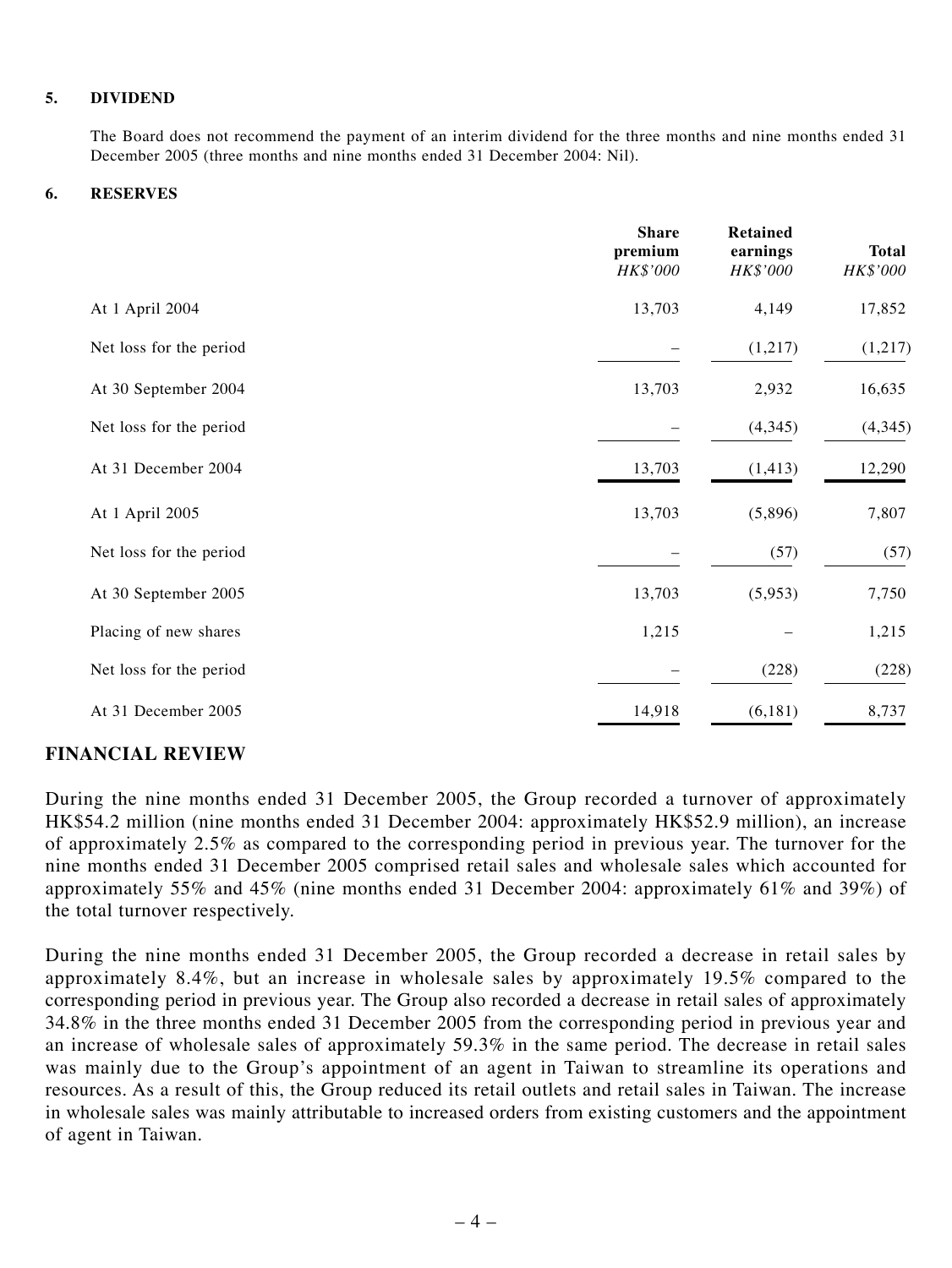Gross profit for the nine months ended 31 December 2005 increased by approximately 10.0% as compared to the corresponding period in previous year due to increase in turnover and gross profit margin. The gross profit margin increased to approximately 46.5% from approximately 43.3% in the corresponding period in previous year. The increase was mainly attributable to lower cost of goods sold due to stricter cost control.

The net loss attributable to shareholders for the nine months ended 31 December 2005 amounted to approximately HK\$285,000 (nine months ended 31 December 2004: net loss of approximately HK\$5.6 million). The improvement was mainly attributable to the increase in gross profit and gross profit margin and decrease in the administrative expenses. Administrative expenses decreased by approximately 26.0% from the corresponding period in previous year as there were a provision for deficit in revaluation of investment of HK\$1 million and a loss on disposal of fixed assets of approximately HK\$1 million for the nine month ended 31 December 2004 and there was no such provision and loss for the current period. Moreover, the Group's salaries and related expenses reduced during the current period compared to the corresponding period in previous year due to cost control measures. During the nine months ended 31 December 2005, selling and distribution costs increased by approximately  $7.1\%$  from the corresponding period in previous year due mainly to the increase in rental as the Group has more retail shops and sales staff's salaries and commissions due to increase in manpower.

During the three months ended 31 December 2005, the Group recorded a decrease in turnover but increase in gross profit and gross profit margin compared to the corresponding period in previous year. This was attributable to lower cost of goods sold due to stricter cost control. Net loss reduced to approximately HK\$228,000 in the current period from approximately HK\$4.3 million in the corresponding period in previous year due to increase in gross profit and gross profit margin and because the Group has implemented various cost control measures to reduce costs and a loss on disposal of fixed assets of approximately HK\$1 million was recorded in administrative expenses during the three months ended 31 December 2004 but no such loss was recorded in the current period.

# **BUSINESS REVIEW AND PROSPECTS**

## **General**

The Group is principally engaged in retail and wholesale of bags and accessories under its **FX CREATIONS** brandname. The bags sold by the Group consist principally of business bags, sports bags, backpacks, handbags and wallets. The accessories sold by the Group include belts, watches, spectacles and umbrellas. Other brandnames of the Group include **USU**, **Annvu** and **ASTROBOY**.

The Group also sells its products to agents and distributors for distribution and resale in the People's Republic of China, Taiwan, Singapore, Malaysia, Indonesia, Thailand, Australia, New Zealand, Korea, Japan and Europe markets.

## **Business Review**

During the three months ended 31 December 2005, the Group has one new retail outlet in Hong Kong. During the period, the Group appointed an agent in Taiwan to streamline its operations and resources. As a result of this, the Group reduced its retail outlets and retail sales in Taiwan. As at 31 December 2005, the Group has only two retail outlets in Taiwan.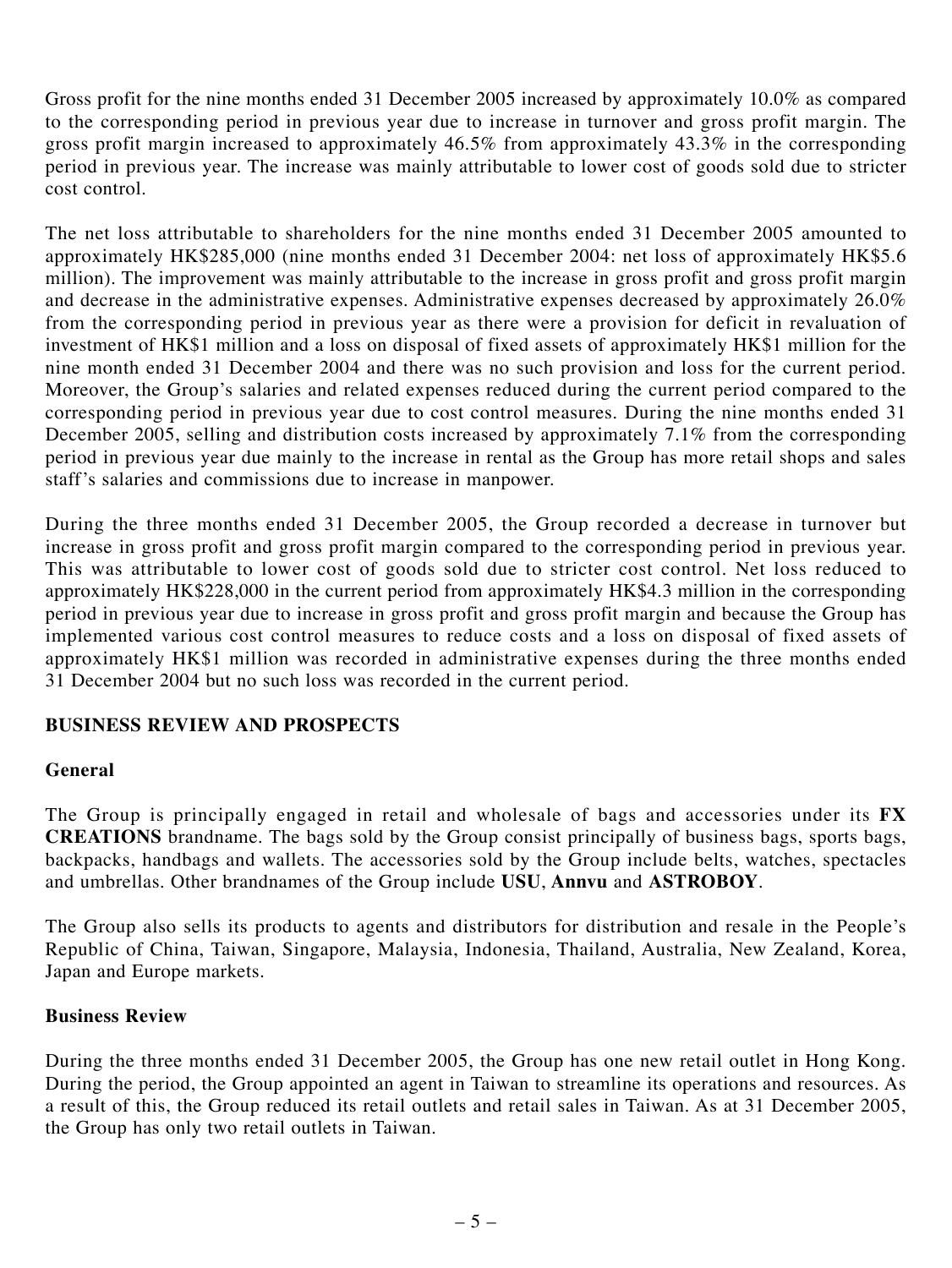To expand its sales network as well as to streamline its business operations and resources, the Group appointed a franchisee during the nine months ended 31 December 2005 for its retail operation in Hong Kong.

The Group continued to identify potential new agents in new areas but none was identified in the three months ended 31 December 2005.

The Group also continued to conduct various advertising campaigns such as bill boards, brochures and road shows to promote the Group's profile and the **FX CREATIONS** members club.

## **Prospects**

The Group views the prospects of its business as challenging as the Group is experiencing rental and costs increases in Hong Kong while sales have not increased at the same percentage due to a more competitive business environment. Nevertheless, the Group is continuing to introduce new designs and products while maintaining cost control measures to remain competitive. To expand its sales network and to streamline its operations and resources, the Group is looking for new franchisees to operate the Group's retail network in Hong Kong. On the wholesale side, the Group is continuing to look for new agents in new countries as well as working more closely with the existing agents.

While looking at ways to improve its business further, the Group is looking for business opportunities elsewhere to improve its financial performance and improve shareholders returns.

## **DIRECTORS' INTERESTS IN SHARES**

As at 31 December 2005, the interests and short positions of the directors of the Company in the shares, underlying shares and debentures of the Company or any of its associated corporations (within the meaning of Part XV of the Securities and Futures Ordinance (Cap. 571, Laws of Hong Kong) ("SFO")) which were required to be notified to the Company and the Stock Exchange pursuant to Divisions 7 and 8 of Part XV of the SFO (including interests or short positions which they were taken or deemed to have under such provisions of the SFO) or as recorded in the register required to be kept by the Company under Section 352 of the SFO or otherwise notified to the Company and the Stock Exchange pursuant to the required standard of dealings by directors set out in Rules 5.48 to 5.67 of the GEM Listing Rules, were as follows:

|                      |        | <b>Type of interest</b> | <b>Number of issued</b><br>ordinary shares held |
|----------------------|--------|-------------------------|-------------------------------------------------|
| Mr. Ng Pak To, Petto | (Note) | Corporate               | 204,000,000                                     |

*Note:* These shares represent a 44.3% equity interest in the Company and are held by Wise New Management Limited ("WNML"). The issued share capital of WNML is beneficially owned by Cashtram Associates Limited as to 45%, FX Creations (Holding) Inc. as to 30% and Forge Smart Investments Limited as to 25%. The issued share capital of Cashtram Associates Limited is owned as to 40%, 30%, 20% and 10% by Mr. Ng Pak To, Petto, Mr. Ho Kai Chung, David, Madam Ho Pui Lai and Mr. Tan Yu, Wally, respectively. Madam Ho Pui Lai is the wife of Mr. Ng Pak To, Petto. The issued share capital of FX Creations (Holding) Inc. is wholly owned by Mr. Wong Wai Shan. The issued share capital of Forge Smart Investments Limited is wholly owned by Mr. Ng Pak To, Petto.

On 20 June 2005, these shares were pledged in favour of Corkwood Enterprises Limited, a company incorporated in the British Virgin Islands and wholly and beneficially owned by Mr. Lau Kim Hung, Jack, who accordingly, had a security interest in these shares. Under the SFO, Mr. Ng Pak To, Petto is deemed to have a short position in these shares.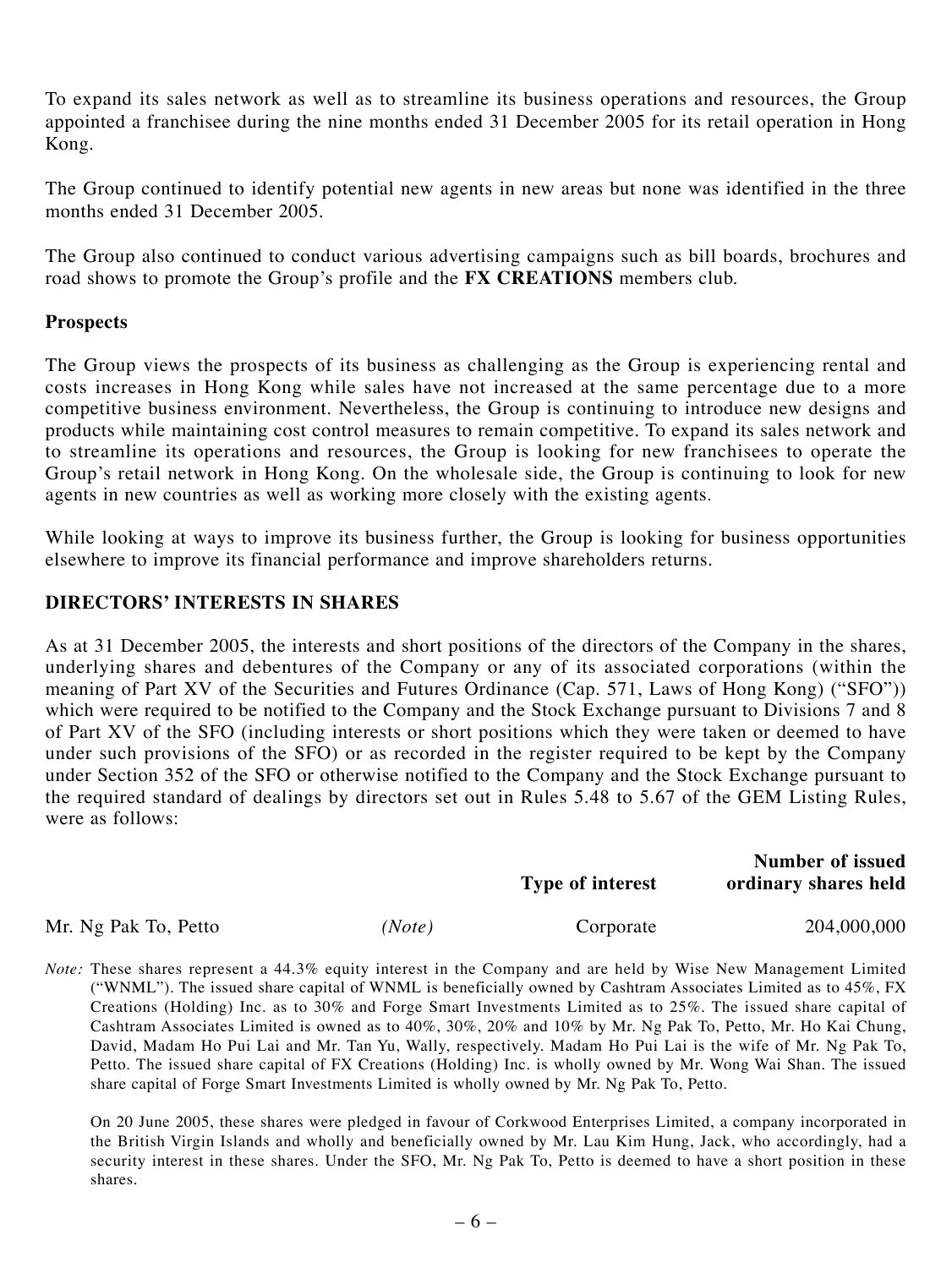Save as disclosed above, as at 31 December 2005, none of the directors had any other interests or short positions in any shares, underlying shares or debentures of the Company or any of its associated corporations (within the meaning of Part XV of the SFO) which were required to be notified to the Company and the Stock Exchange pursuant to Divisions 7 and 8 of Part XV of the SFO (including interests or short positions which they were taken or deemed to have under such provisions of the SFO), or which were required to be recorded in the register kept by the Company under Section 352 of the SFO or otherwise notified to the Company and the Stock Exchange pursuant to the required standard of dealings by directors set out in Rules 5.48 to 5.67 of the GEM Listing Rules.

## **SUBSTANTIAL SHAREHOLDERS' INTERESTS IN SHARES**

As at 31 December 2005, other than the interests of certain directors as disclosed under the section headed "Directors' interests in shares" above, the interests and short positions of persons in the shares and underlying shares of the Company which would fall to be disclosed to the Company under the provisions of Divisions 2 and 3 of Part XV of the SFO or, who is, directly or indirectly, interested in 10% or more of the nominal value of any class of share capital carrying rights to vote in all circumstances at general meetings of any other members of the Group, or substantial shareholders as recorded in the register of substantial shareholder required to be kept by the Company under Section 336 of the SFO were as follow:

|                                    |          | <b>Number of shares held</b> | Percentage of holding |
|------------------------------------|----------|------------------------------|-----------------------|
| <b>WNML</b>                        | (Note 1) | 204,000,000                  | 44.3%                 |
| <b>Cashtram Associates Limited</b> | (Note 1) | 204,000,000                  | 44.3%                 |
| Top Accurate Limited               | (Note 2) | 76,000,000                   | $16.5\%$              |
| Mr. Ma She Shing, Albert           | (Note 2) | 76,000,000                   | 16.5%                 |
| Mr. Lau Kim Hung, Jack             | (Note 3) | 204,000,000                  | 44.3%                 |
| Corkwood Enterprises Limited       | (Note 3) | 204,000,000                  | 44.3%                 |

#### *Notes:*

1. The details are disclosed under the note in the section headed "Directors' interests in shares" above.

- 2. These shares represent a 16.5% equity interest in the Company and are held by Top Accurate Limited. The ultimate beneficial owner of Top Accurate Limited is Mr. Ma She Shing, Albert.
- 3. On 20 June 2005, 204,000,000 shares held by WNML were pledged in favour of Corkwood Enterprises Limited, a company incorporated in the British Virgin Islands and wholly and beneficially owned by Mr. Lau Kim Hung, Jack, who accordingly, had a security interest in these 204,000,000 shares. Under the SFO, each of Corkwood Enterprises Limited and Mr. Lau Kim Hung, Jack is deemed to be interested in these 204,000,000 shares.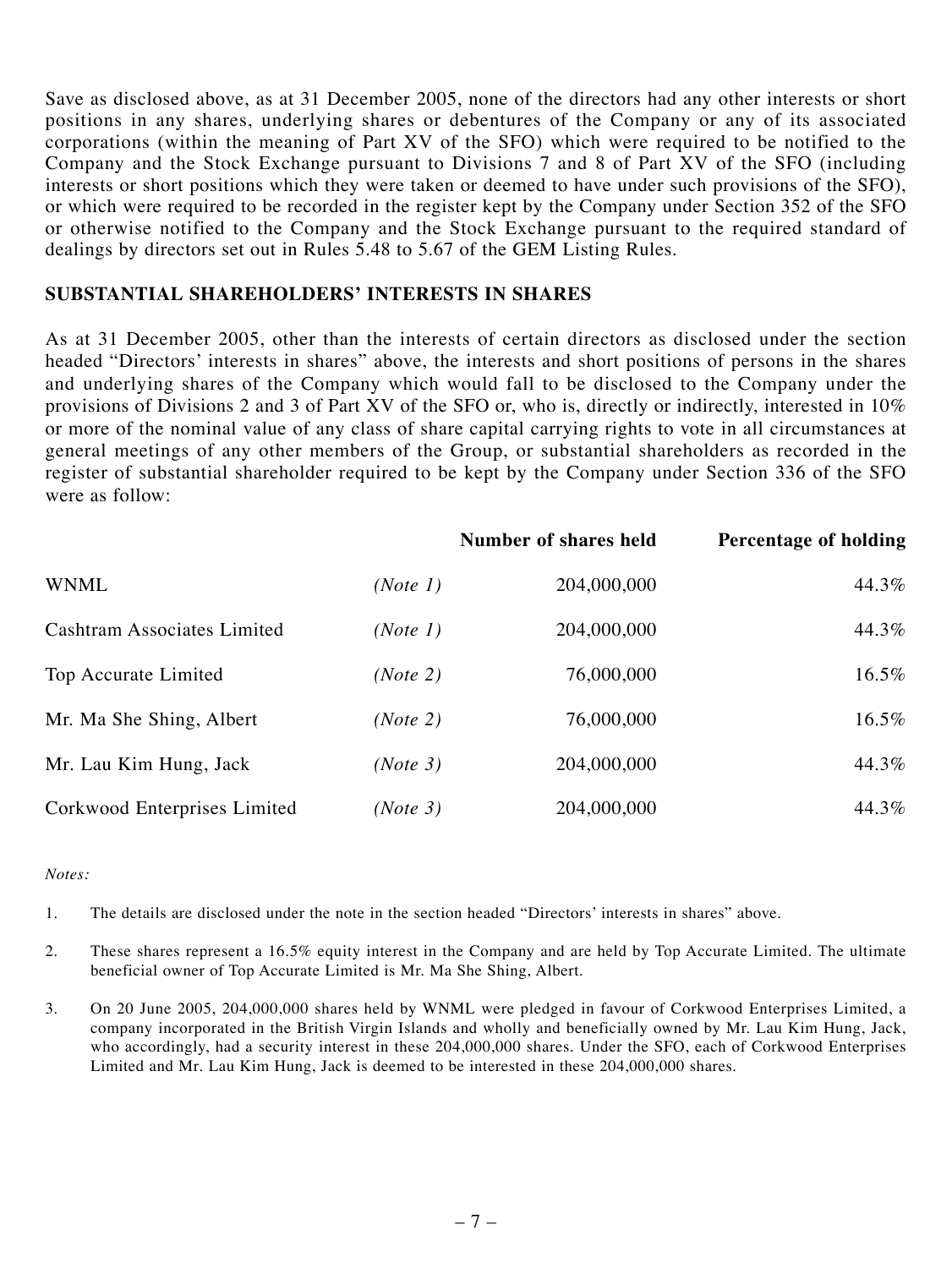Save as disclosed above, as at 31 December 2005, the directors of the Company were not aware of any other person (other than the directors of the Company) who had an interest or short position in the shares or underlying shares of the Company which would fall to be disclosed to the Company under the provisions of Divisions 2 and 3 of Part XV of the SFO or, who is, directly or indirectly, interested in 10% or more of the nominal value of any class of share capital carrying rights to vote in all circumstances at general meetings of any other members of the Group, or any other substantial shareholders whose interests or short positions were recorded in the register required to be kept by the Company under Section 336 of the SFO.

# **SHARE OPTION SCHEME**

The Company operates a share option scheme (the ''Scheme'') for the purpose of recognising significant contributions of specified participants including the employees of the Group to the growth of the Group, by rewarding them with opportunities to obtain an ownership interest in the Company and to further motivate and give an incentive to these persons to continue to contribute to the Group's long term success and prosperity. The Scheme became effective on 21 May 2002 and, unless otherwise cancelled or amended, will remain in force for ten years from that date.

As at 31 December 2005, no share options have been granted under the Scheme.

# **DIRECTORS' RIGHTS TO ACQUIRE SHARES OR SECURITIES**

Apart from as disclosed under the heading "Directors' interests in shares" above, at no time since the incorporation of the Company were rights to acquire benefits by means of the acquisition of shares in or debentures of the Company or of any other body corporate granted to any directors or their respective spouse or children under 18 years of age, or were any such rights exercised by them; or was the Company, its holding company or any of its subsidiaries a party to any arrangements to enable the directors, their respective spouse or children under 18 years of age to acquire such rights in the Company or any other body corporate.

# **PURCHASE, REDEMPTION OR SALES OF THE LISTED SECURITIES OF THE COMPANY**

Neither the Company, nor any of its subsidiaries has purchased, redeemed or sold any of the Company's listed shares during the nine months ended 31 December 2005.

# **COMPETING INTERESTS**

As at 31 December 2005, none of the directors, the management shareholders of the Company and their respective associates (as defined in the GEM Listing Rules) had any interest in a business which causes or may cause a significant competition with the business of the Group and any other conflicts of interest which any such person has or may have with the Group.

# **CODE OF CONDUCT REGARDING SECURITIES TRANSACTIONS BY DIRECTORS**

The Company has adopted the code of conduct for securities transactions by directors on terms no less exacting than the required standard of dealings set out in Rules 5.48 to 5.67 of the GEM Listing Rules (the "Code"). Having made specific enquiry of all Directors, the Company was not aware of any non-compliance with the required standard as set out in the Code.